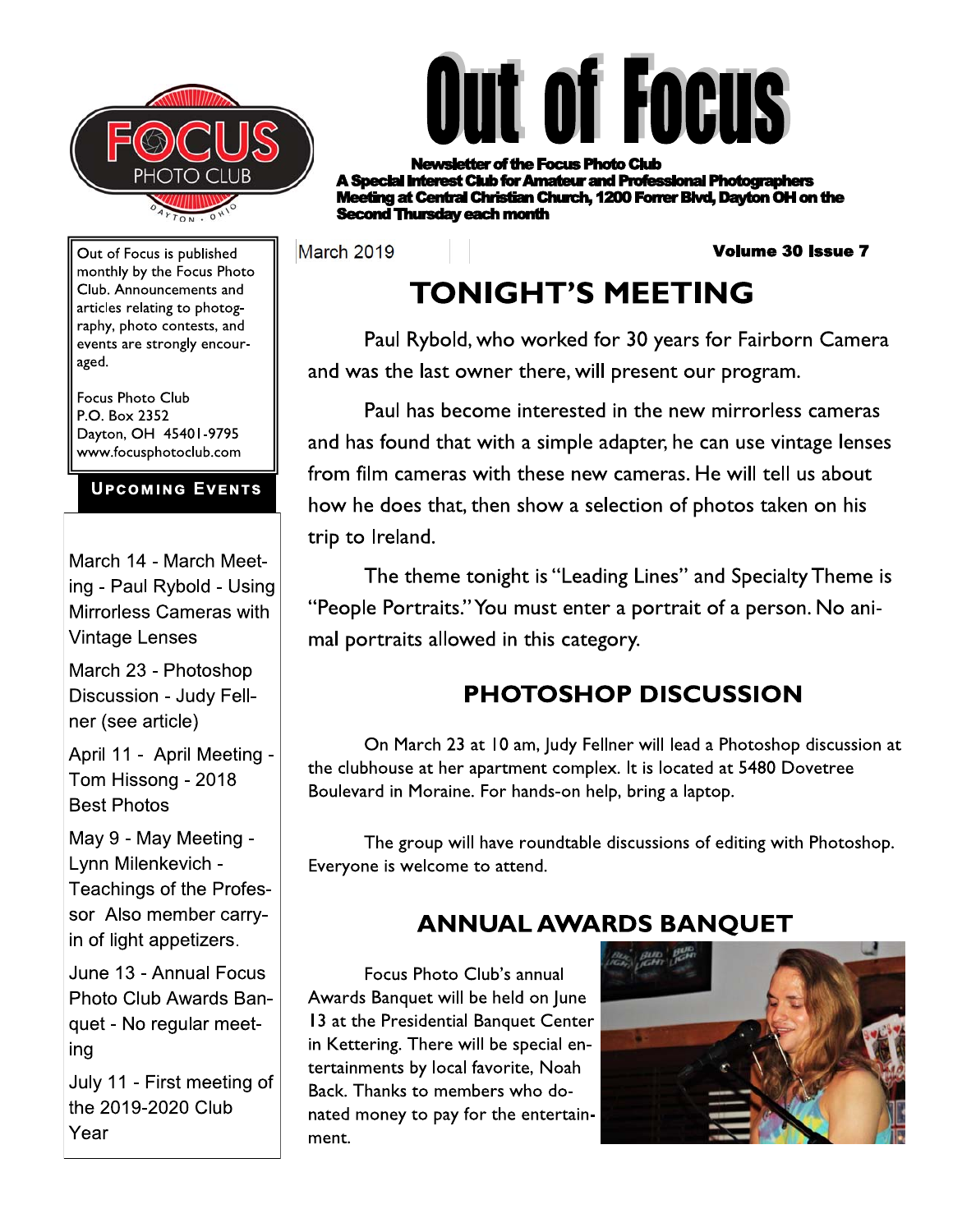# PRESIDENT'S **CORNER**

Beware the Ides of March! Since that will be coming up, I guess we should all be prepared for a blizzard or temperatures in the high 90's! Interesting living in Ohio!



Food drive is this month, so don't forget to bring a few non-perishable food items to donate to the church!

The past couple of board meetings were full of discussions on how to simplify our competition. I did a writeup of suggestions that is incorporated in the newsletter, and a copy will be available at the meeting!

Stop raining. That is a direct order from the President!

**Richard Fox** 



Welcome new members. Just a few words about Digital (aka Projected) competition. We use Photocontestpro.com to submit our digital format pictures. If all goes right, you should have an account created, using the email you gave us, within two weeks. Once created you will receive an email from Moskowitz and Associates with your credentials with your information.

If you have questions, please email digitalcompetition@focusphotoclub.com.

If you do not have an email address, there are several free sites. Please check that all is OK with your account at least one week prior to the due date. Notify us of problems using digitalcompetition@focusphotoclub.com.

If you wait till the last minute to notify us of problems, we cannot guarantee that you will be able to compete digitally that month. Nancy Christolear, Digital Competition VP

### **ELECTION OF OFFICERS**

Election of officers for the 2019-2020 Club year will take place at the May Meeting. If you are interested in running for an office, let a board member know.

Dave Lundy Photos from February Meeting







**Steve Weaver** 

**Burton Felder** 

| Executive Board 2018-2019 |                        |          |                                        |  |  |
|---------------------------|------------------------|----------|----------------------------------------|--|--|
| President                 | <b>Richard Fox</b>     | 477-7826 | Richardfox@att.net                     |  |  |
| Admin VP                  | Tom Entingh            | 610-8953 | tomcathinks@yahoo.com                  |  |  |
| Competition VP            | Tim Highley            | 212-5410 | HighleyT@yahoo.com                     |  |  |
| Dig. Comp VP              | Nancy Chris-<br>tolear |          | digitalcompeti-<br>tion@focusphoto.com |  |  |
| Secretary                 | Kathy Moore            | 839-5580 | gsdzr4me@gmail.com                     |  |  |
| Treasurer                 | Joyce Willis           | 836-3656 | Joycewillisphoto@gmail.com             |  |  |
| Historian                 | Julie Lucht            | 408-0775 | Juliealucht@gmail.com                  |  |  |
| Program Chair             | Louise Haws            | 231-2498 | wtchymlh@hotmail.com                   |  |  |
| PR/News                   | Pat McCarthy           | 417-4124 | Patmcbirder@woh.rr.com                 |  |  |
| Hospitality               | Judy Fellner           | 291-2648 | judyfellner1@aol.com                   |  |  |
| Webmaster                 | Susan Willin           | 369-4169 | Susanwillin@gmail.com                  |  |  |
| Co-founder                | Nancy Roach            |          | In Memoriam                            |  |  |
| Co-founder                | <b>Brook Brandewie</b> |          | In Memoriam                            |  |  |
| Liaison                   | John Murphy            | 224-9090 | Murphy02@sbcglobal.net                 |  |  |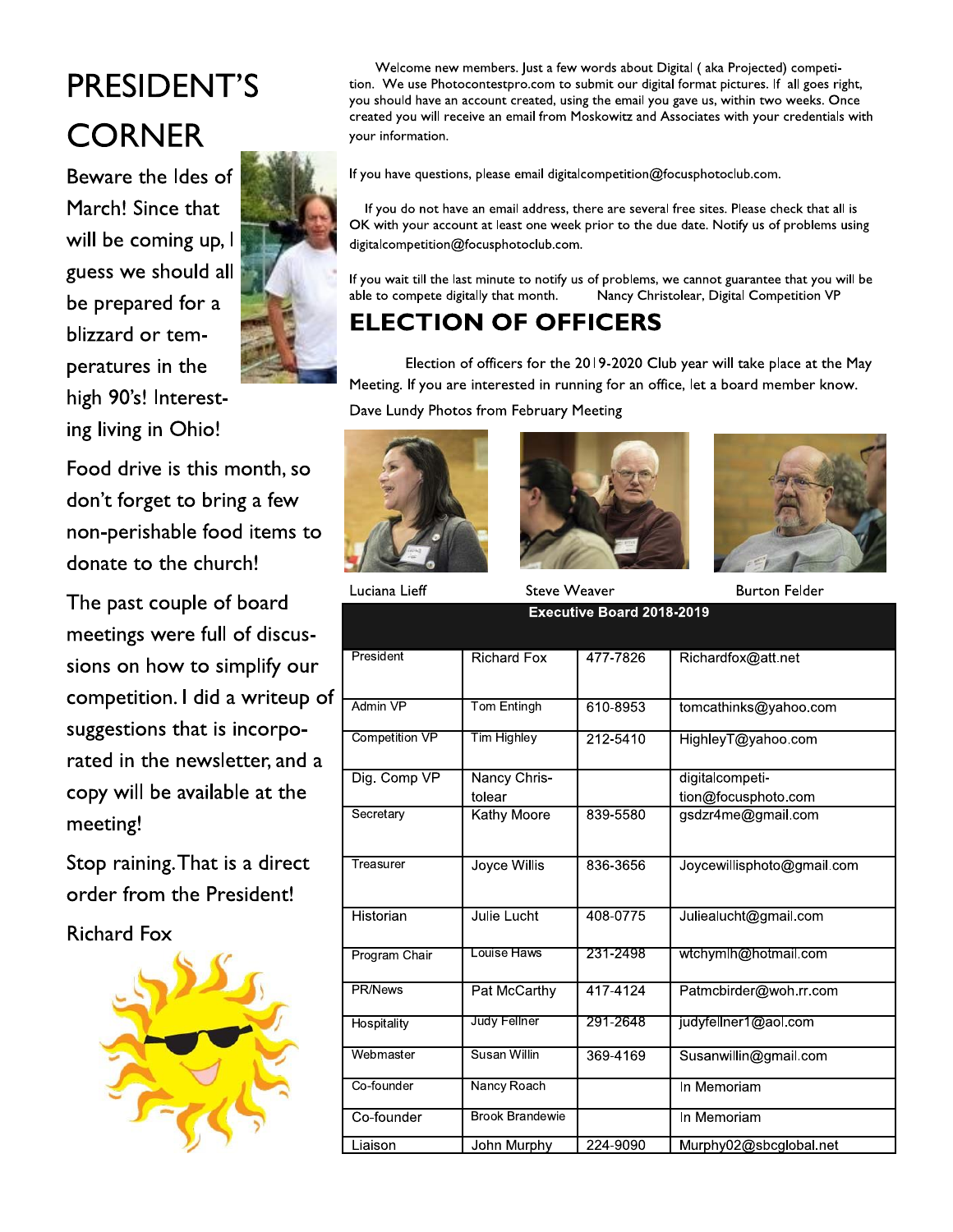#### **GUIDELINES**

Competition is open to all paid-up members of Focus Photo Club (dues must be current one week prior to competition.) Entry deadline is 7:10 p.m. on meeting night. Each member may submit 3 entries, no more than I photo in any one category. Competition rules can be found in the Constitution. Projected entries must be uploaded by midnight of the

### **MEMBER GALLERIES on CLUB WEBSITE**

If you haven't already checked out the Member Galleries on our Focus Photo Club Website, you're in for a treat. A number of our members have a selection of their photos on the website for people to view. There is some beautiful work being highlighted here.

If you don't have a photo gallery on the website, send the link to your photo website to Susan. Willin 1@gmail.com.

#### **FOOD DRIVE for CHURCH**

Our agreement with the church includes having four food drives. Please bring a couple of items of food in March.

#### **Projected Special Category - Nature**

- Red-eyed Leaf Frog Sally Oberbeck  $1.$
- Nicobar Pigeon Dave Lundy  $2.$
- Smoky Stream Crystal Allen 3.
- Northern Flicker Marilyn Calondis 3.
- Hummingbird Clearwing Moth Joann J 3.
- $3<sub>1</sub>$ Red & White - Kathy Moore
- HM Leaf Pile Valentine Linda Madden
- HM Soaring High Gina McDowell

#### **NEWSLETTER INFO**

Please e-mail me any information you have for the newsletter. That include good news, like awards you've won, photos you've had published, and exhibits you're participating in. I can also use information about local photography events, contests or exhibits that might be of interest to the members. It's your input that makes my job easier and enables me to include information that is of interest to the members. Thanks! patmcbirder@woh.rr.com

### **EXHIBIT AT MURPHY'S BOOKSTORE**

Focus Photo Club continues to display photos at Murphy's Used Bookstore. Photographers whose work is featured this time are Ned Pennock, Pat McCarthy, Scott Young and Stephen Goldberg.

Murphy's is located at 2852 Wilmington Pike, Kettering, Ohio, 45419.

The display will be changed on April 13. If you'd like to display your photos stating on April 13, let Crystal Allen know. Four or five people can display photos, and they are left up for three or four months. Crystal's email is ajfan90@hotmail.com.

### TWO PROUD MOMENTS FOR DAVE LUNDY

One of Dave's photos of a steam locomotive in Cuyahoga Valley National Park is currently featured on the home page of "that other photo club" in Dayton.

Also he has two photos displayed in the annual Greene County Council on Aging Senior Artisans Show. The show is open from 1-4 pm on Sunday, March 3 and from 1-3:30 pm on Sunday March 10 and Sunday March 17.

### **PAT MCCARTHY PHOTOS**

During the past month, entertainer Noah Back has used 20 of Pat McCarthy's candid photos taken at his concerts on his Facebook page, Noah Back Music.

### **CLUB FOOD DRIVE IS THIS MONTH**

Part of our agreement with the Central Christian Church is doing several food drives for the church. We will have one in March, so please bring non-perishable food items to contribute. There will be a barrel there in which to place the food. If everyone brings two or three items, we can fill that barrel!

### **MAY CARRY-IN**

At the May meeting, everyone is asked to bring a light appetizer to share for our last meeting of the club year.

### **PEOPLE'S CHOICE COMPETITION**

Our annual People's Choice Competition will now be dedicated to Founder Nancy Roach. Enter one favorite photo, one you've entered or a new one. Winners announced at the Banquet.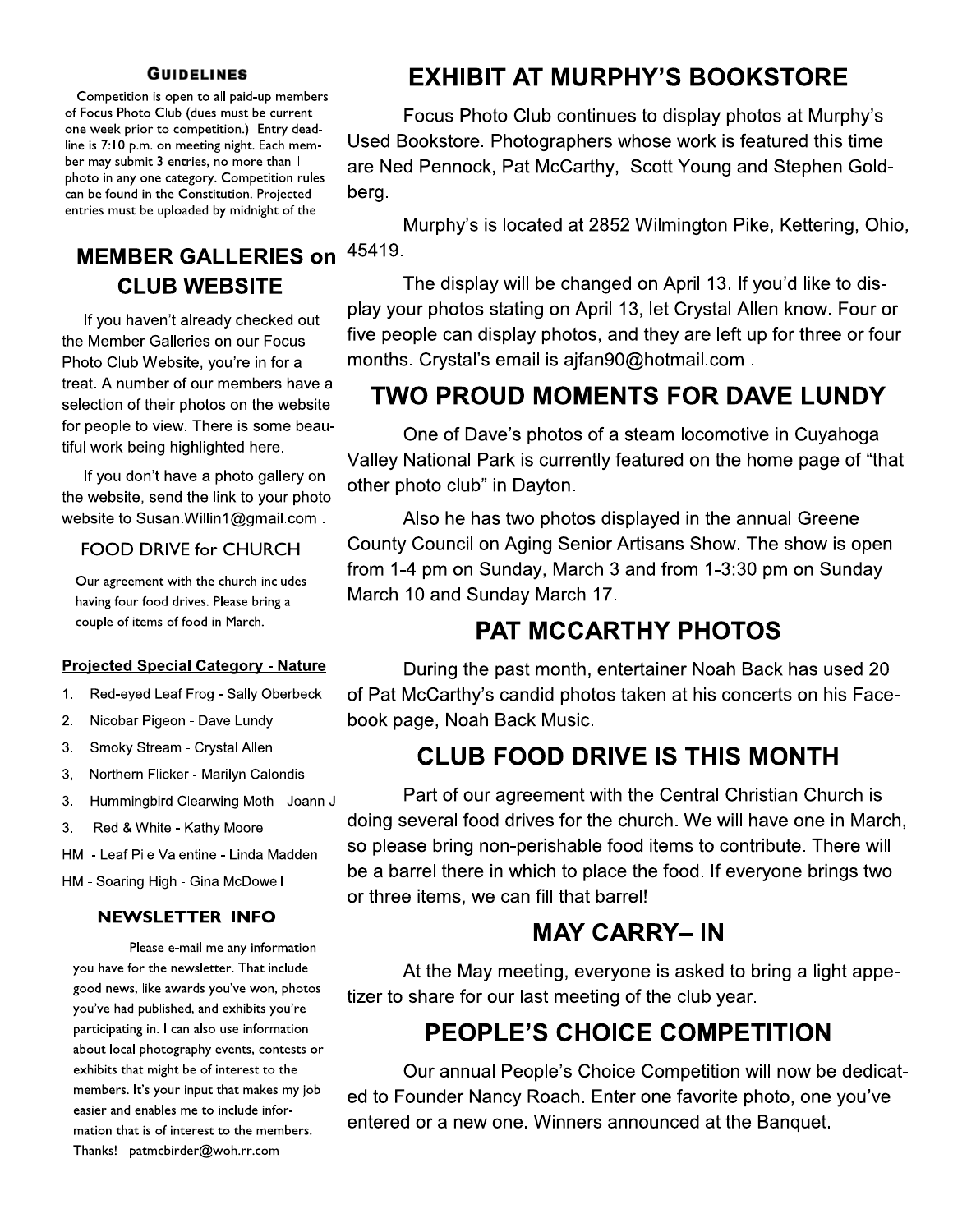| <b>FEBRUARY TOP TEN</b>                                   |                    |                                                                       | <b>FEBRUARY - Theme - Doorknobs</b>                                                                             |  |  |
|-----------------------------------------------------------|--------------------|-----------------------------------------------------------------------|-----------------------------------------------------------------------------------------------------------------|--|--|
| Τ.                                                        | Sally Oberbeck     | 27                                                                    |                                                                                                                 |  |  |
| 2.                                                        | Dave Lundy         | 23                                                                    | <b>COLOR OPEN</b><br><b>COLOR THEME</b>                                                                         |  |  |
| 3.                                                        | Crystal Allen      | 21                                                                    | Volcano Hummingbird & Fuchsia - Sally O. 1. Italian Welcome - Carolyn Willis<br>1.                              |  |  |
|                                                           | Linda Daegele      | 21                                                                    | Young Eagle in Flight - Robin Brandewie 2. Jameson - Dean Brown<br>2.                                           |  |  |
|                                                           | Robin Brandewie    | 21                                                                    | Rose Drops - Carolyn Willis<br>3.<br>Bleeding Hearts - Joann Jozwiak<br>3.                                      |  |  |
| 6.                                                        | Carolyn Willis     | 9                                                                     | HM - Sailboat in Paradise - Ned Pennock                                                                         |  |  |
|                                                           | <b>Richard Fox</b> | 19                                                                    | HM - Exchange Bank 1906 - Richard Fox                                                                           |  |  |
|                                                           |                    |                                                                       |                                                                                                                 |  |  |
| 8.                                                        | Holly Smith        | 17                                                                    | <b>BLACK &amp; WHITE OPEN</b><br><b>BLACK &amp; WHITE THEME</b>                                                 |  |  |
|                                                           | Joann Jozwiak      | 17                                                                    | Dipping - Louise Haws<br>1. Vintage Door Knob - Stan Rohrer<br>1.                                               |  |  |
|                                                           | Stan Rohrer        | 17                                                                    | White Egret & Chicks - S. Oberbeck<br>2. Keep Out - Marilyn Calondis<br>1.                                      |  |  |
|                                                           | <b>Tod Brining</b> | 17                                                                    | Quackers in the Snow - R. Brandewie<br>3. Loose Knobbins - Scott Young<br>2.                                    |  |  |
|                                                           | Tom Entingh        | 17                                                                    | 3.<br>Charleston - Kenny Harville<br>HM - Door Knob - Holly Smith                                               |  |  |
| <b>ICON ACHIEVERS</b>                                     |                    |                                                                       | 3.<br>Hawk Out West - Pat McCarthy<br>3.<br>Winter Reflections - Holly Smith                                    |  |  |
| <b>150 Points</b>                                         |                    |                                                                       | HM - Na Pali Coast - Ned Pennock                                                                                |  |  |
| <b>Jeff Smith Richard Fox</b>                             |                    |                                                                       | HM - Utah - Dean Brown                                                                                          |  |  |
|                                                           |                    | <b>Stan Rohrer Ned Pennock</b>                                        |                                                                                                                 |  |  |
|                                                           |                    | <b>125 Points</b>                                                     | <b>EXTENDED OPEN</b><br><b>EXTENDED THEME</b><br>Whale Tale - Ned Pennock<br>1. What's the Point? - Richard Fox |  |  |
|                                                           |                    |                                                                       | 1.<br>Carolina Wren in Sweet Light - R. Brandewie 1. Knock Knock - Holly Smith<br>2.                            |  |  |
| <b>Holly Smith Linda Madden</b>                           |                    |                                                                       | 2.<br>Red Hot Rod - Stan Rohrer                                                                                 |  |  |
| <b>Judy Fellner Tod Brining</b>                           |                    |                                                                       | 2.<br>Hinton Statton - Richard Fox                                                                              |  |  |
| <b>100 Points</b>                                         |                    |                                                                       | 3.<br>Lemon Bubbles - Carolyn Willis                                                                            |  |  |
| <b>Dave Lundy Robin Brandewie</b>                         |                    |                                                                       | HM - Swan in Weeds - Louise Haws                                                                                |  |  |
| <b>75 Points</b>                                          |                    |                                                                       | HM - Birds, Birds, Birds - George Suchich                                                                       |  |  |
|                                                           |                    |                                                                       | HM - Fluffy - Kathy Moore                                                                                       |  |  |
| <b>Sally Oberbeck Tom Entingh</b><br><b>Linda Daegele</b> |                    |                                                                       | PROJECTED STANDARD OPEN PROJECTED STANDARD THEME                                                                |  |  |
|                                                           |                    |                                                                       | Where Am I? - Linda Daegele<br>1. Elephant Trunk Door Handles - Dave Lundy<br>1.                                |  |  |
|                                                           |                    | <b>25 Points</b>                                                      | 2.<br>Ludlow Falls - Joann Jozwiak<br>2. Prayer Chain - Judy Fellner                                            |  |  |
|                                                           |                    | <b>Dean Brown</b>                                                     | 2.<br>Dayton Skyline at Twilight 2 - Jeff Smith 3. Triple Blue Knobs - Linda Daegele                            |  |  |
|                                                           |                    |                                                                       | 2.<br>Buck 2 - Tom Entingh<br>3. Old Knobs - Linda Madden                                                       |  |  |
|                                                           |                    | <b>THEMES</b>                                                         | 3.<br>Formula 1 Duel - Tod Brining<br>HM - Open, Says Me! Please? - Scott Young                                 |  |  |
|                                                           |                    |                                                                       | 3.<br>Great American Building - N. Christolear<br>3.<br>Morning Dew - Gina McDowell                             |  |  |
|                                                           | March              | <b>Leading Lines</b>                                                  | 3.<br>Bryce Canyon Hoodoos - Marilyn Silver                                                                     |  |  |
|                                                           |                    | Sunrise/Sunset                                                        | PROJECTED EXTENDED OPEN PROJ. EXT.THEME                                                                         |  |  |
| April                                                     |                    |                                                                       | Tahoe Beach - Crystal Allen<br>1. Antique Doorknobs - Tod Brining<br>1.                                         |  |  |
| May                                                       |                    | Shadows                                                               | Hear You - Tom Entingh<br>2. Crystal Doorknob - Crystal Allen<br>1.                                             |  |  |
| July                                                      |                    | <b>Bodies of Water</b>                                                | I Love LA - Nancy Christolear<br>3. Door Knob Daisies - Kathy Moore<br>2.                                       |  |  |
|                                                           | August             | Metal                                                                 | 2.<br>Rustic Rose - Linda Daegele                                                                               |  |  |
|                                                           |                    |                                                                       | 2.<br>Cedar Cliff Falls Embossed - Dave Lundy                                                                   |  |  |
|                                                           | September          | War & Peace<br>2.<br>Golden Hour over Huffman Prairie #2 - Jeff Smith |                                                                                                                 |  |  |
|                                                           | October            | Round Things                                                          | Wilted Sunflower at Sunset - Linda Madden<br>3.<br>HM - Off the Board - Tod Brining                             |  |  |
|                                                           | November           | Night                                                                 | HM - Cupid's Arrow - Judy Fellner                                                                               |  |  |
|                                                           | December           | <b>Broken Glass</b>                                                   | HM - Abandoned? - Gina McDowell<br>Continued on page 3                                                          |  |  |